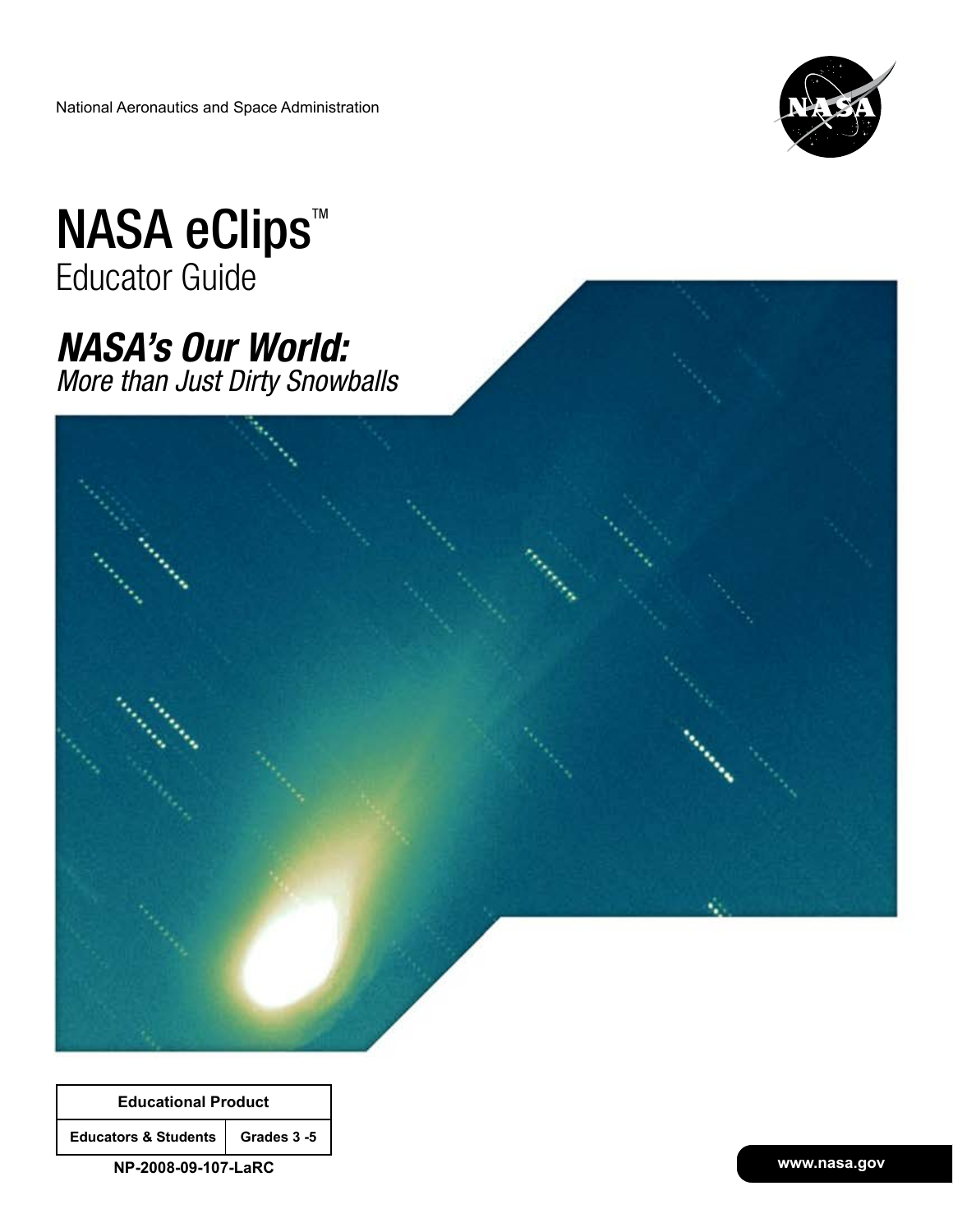# **EClips** More than Just Dirty Snowballs

**National Standards: National Science Education Standards (NSES)**

 **Science as Inquiry**

**Earth and Space Science** Objects in the sky

**Science and Technology** Abilities of technological design

**National Council of Teachers of Mathematics (NCTM)**

#### **Measurement**

Understand measurable attributes of objects and the units, systems, and processes of measurement.

Apply appropriate techniques, tools, and formulas to determine measurements.

**International Society for Technology in Education: National Educational Technology Standards (ISTE/NETS)**

#### **Research and Information Fluency**

Locate, organize, analyze, evaluate, synthesize, and ethically use information from a variety of sources and media.



**Grade Level:** 3-5

**Subjects:** Elementary science

**Teacher Preparation Time:** 40 minutes

**Lesson Duration:** Three 50-minute classes.

## **Time Management:**

Class time can be reduced to two 55-minute classes if students complete parts of the EXPLAIN, EXTEND and EVALUATE at home.

**Note:** This activity involves students handling food. Teachers may want to assess students' food allergies.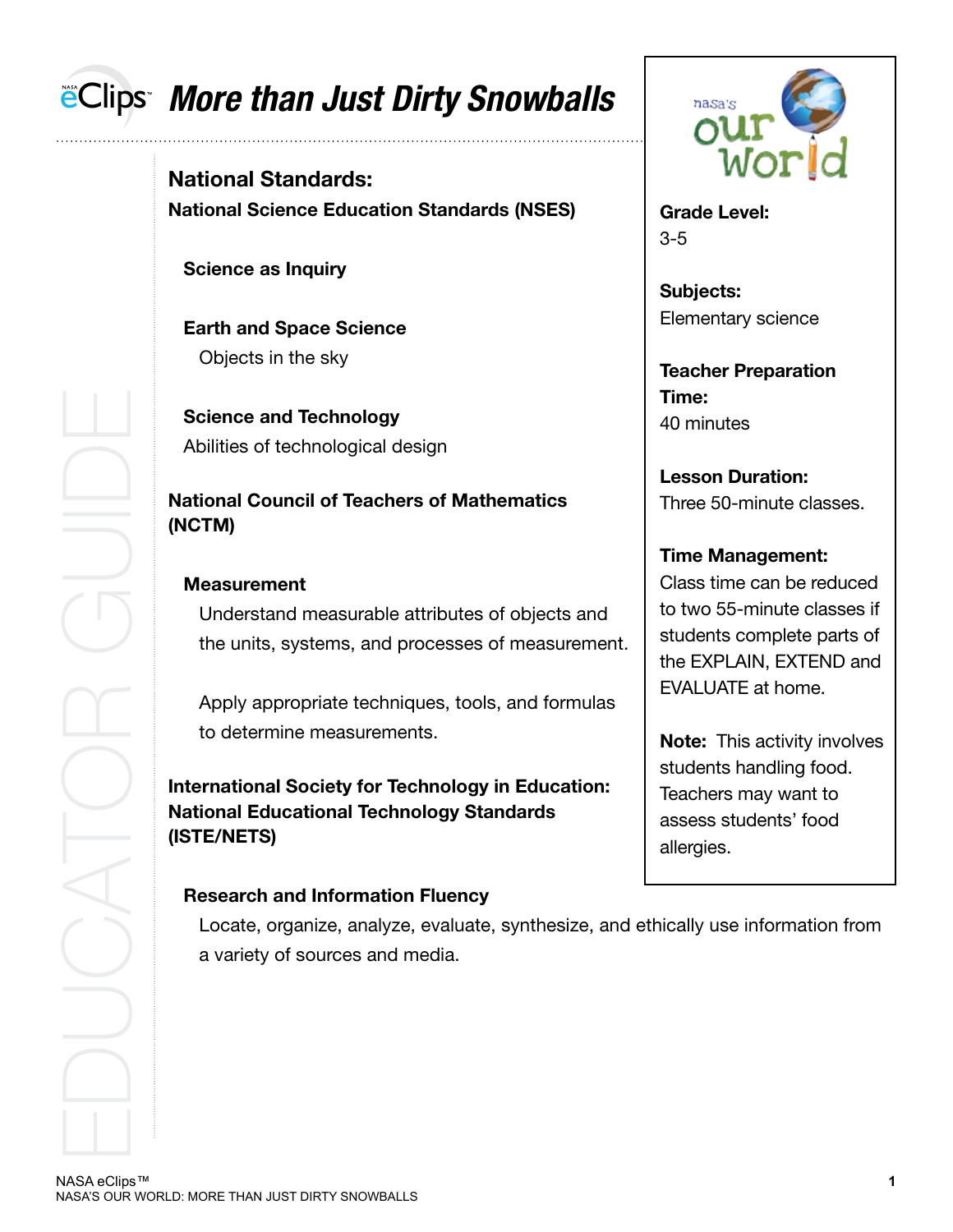## Lesson Overview:

Working in teams, students create ice cream comet models to be analyzed by another team of students. Students evaluate basic facts about comets to determine how scientists discovered this information. Students explore the Stardust Mission and Deep Impact Mission and discuss the scientific contributions of each mission. Several ways to evaluate the students understanding of comets and models are suggested, including an online interactive game. This lesson is developed using a 5E model of learning. Learning can be measured via KHWL (what I KNOW-HOW I know- what I WANT to know-what I LEARNED) comet chart comparisons before and after the activity.

Icons flag five areas of interest or opportunities for teachers.

- **Technology Icon** highlights opportunities to use technology to enhance the lesson.
- **Modification Icon** denotes opportunities to differentiate the lesson.
- **Resources Icon** relates this lesson to other NASA educator resources that may supplement or extend the lesson.
- The activity.<br>
Loons flag five areas of interest<br>
technology too nhighlights<br>
technology too nhance the<br> **Modification Icon** denotes<br>
differentiate the lesson.<br> **Resources that may**<br>
ducator resources that may<br>
the lesson **Connections Icon** identifies opportunities to relate the lesson to historical references and other topics or disciplines.
	- **Check for Understanding Icon** suggests quick, formative assessment opportunities.

## **Essential Questions**

- How do scientists study comets?
- How do models help us study comets?
- What can we learn from studying models?

## **Instructional Objectives**

Students will

- create a model of a comet;
- analyze a comet model to learn more about comets;
- review comet facts and determine how scientists have discovered this information;
- use the Internet to discover how scientists study comets; and
- work as a NASA mission specialist to discuss the scientific contributions learned from two comet missions.

### **Materials List Per group of four students**

- 1 Student Guide
- 1 sandwich-size re-closable plastic bags
- 1 gallon-size re-closable plastic bags
- 5 small cups for ice cream (1 cup per person and 1 extra cup for the touch test)
- 4 plastic spoons
- 1 pair of kitchen mitts, gloves, or 1 towel
- ice (enough to fill the gallon-size bag half-full per team)
- $\bullet$  60 mL (4 T) rock salt
- $\bullet$  320 mL (1 1/3 C) whole milk
- 160 mL (2/3 C) evaporated milk
- $\bullet$  60 mL (4 T) sugar
- 2.5 mL (about  $1/2$  t) vanilla

## **Per class**

- several food items to represent dust, rocks, gasses, early organic life (e.g., black or brown chunky cookies, crushed candies, gummy bears, coconut flakes, peanuts )
- something to use to crush cookies and other materials (rolling pin, clean bottle, etc.)
- 1 roll paper towels
- Internet access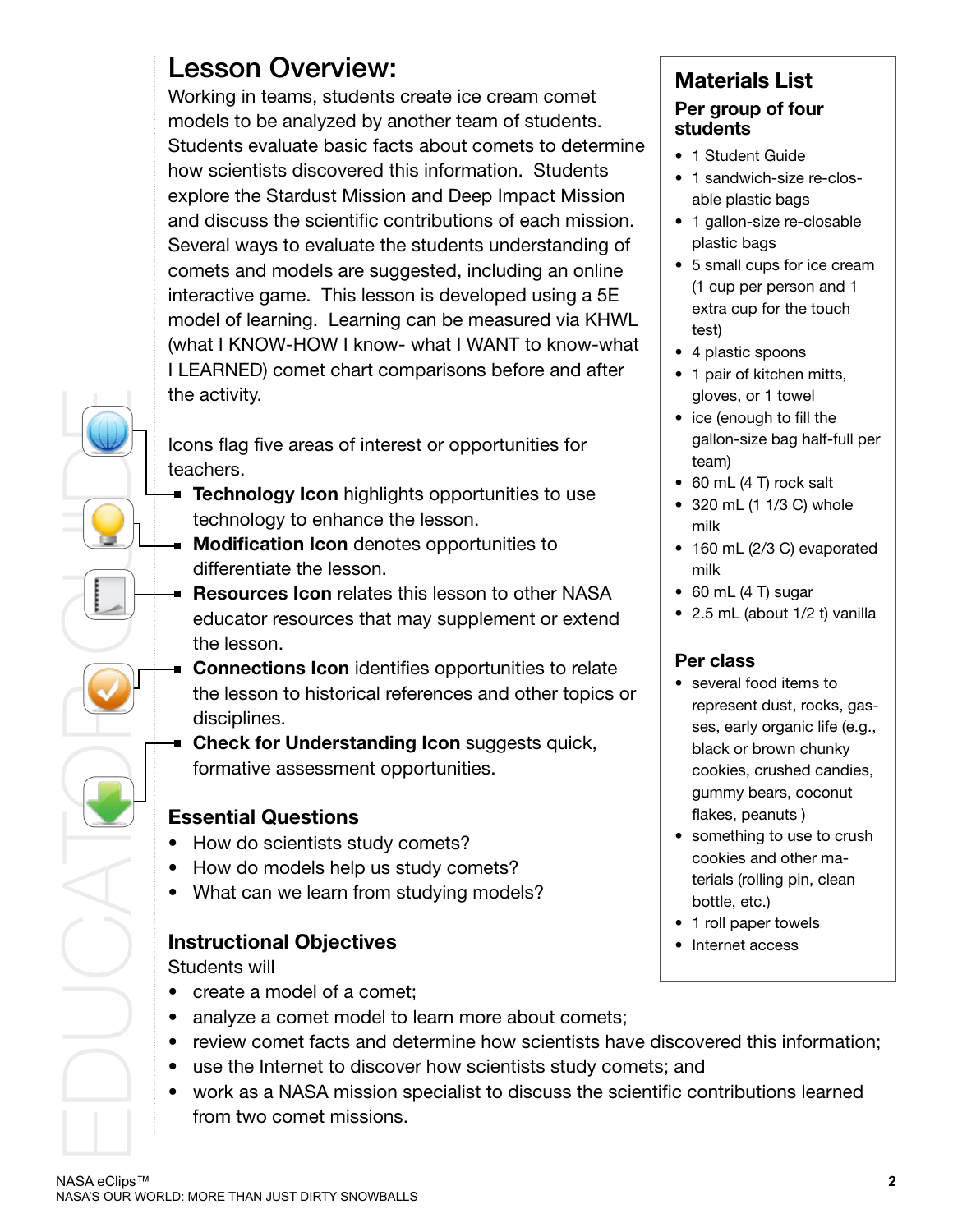## NASA Background for the Teacher

People have wondered about comets for centuries. Their unpredictable travels led early people to believe that they might be omens foretelling disasters. Through time, their sightings were noted and often blamed for catastrophic events on Earth. The first known sighting of a comet was recorded as early as 1059 B.C. by a Chinese astrologer.

Through more careful observation, scientists learned that a comet's path could be charted and predicted. Sightings that were once believed to be different comets, turned out to be sightings of returning comets. Edmund Halley was, at first, surprised to see significant similarities in comets seen in 1531, 1607, and 1682. Careful study



Figure 1. Comet P/Halley from the Giotto Mission. Image credit: NASA/NSSDC.

helped him realize those were sightings of the same comet, traveling on an unusual, yet predictable path. Halley predicted the return of this comet using Newton's theory of gravity but, sadly, died twelve years before Comet Halley returned to view in 1758. It has since reappeared in 1986 and is expected back in 2061.

Small and unevenly shaped, comets are often described as "dirty snowballs" left over from the beginning of the solar system around 4.6 billion years ago. They are among the least-changed objects and, as such, may yield important clues about the formation of our solar system.

Based upon analysis of comet particles captured and returned to Earth by NASA's Stardust mission, scientists now believe that comets may be much more than simple chunks of water ice, frozen carbon dioxide and dust. Stardust samples contained some high- and low-temperature minerals, suggesting that comets may form in different locations and under a range of conditions.

Scientists were particularly excited to see particles rich in organic matter in these samples. This discovery led scientists to consider that comets may have carried water and organic matter to early Earth. These materials are important to the origin of life.

Each comet has only a tiny solid part, called a nucleus. The nucleus contains icy chunks, frozen gases, rock and dust and is often no bigger than a few kilometers across. At its center, the nucleus may have a small rocky core.

A comet's elliptical or egg-shaped orbit carries it close to the Sun and then back into deep space. When a comet travels near the Sun, heat changes some of its nucleus into a cloud of gas and dust. This cloud is called the coma. This coma may be hundreds of thousands of kilometers in diameter. The pressure of sunlight and high-speed solar particles blow the coma materials away from the Sun, forming the comet's long, and sometimes bright, tails. These tails point away from the Sun's direction.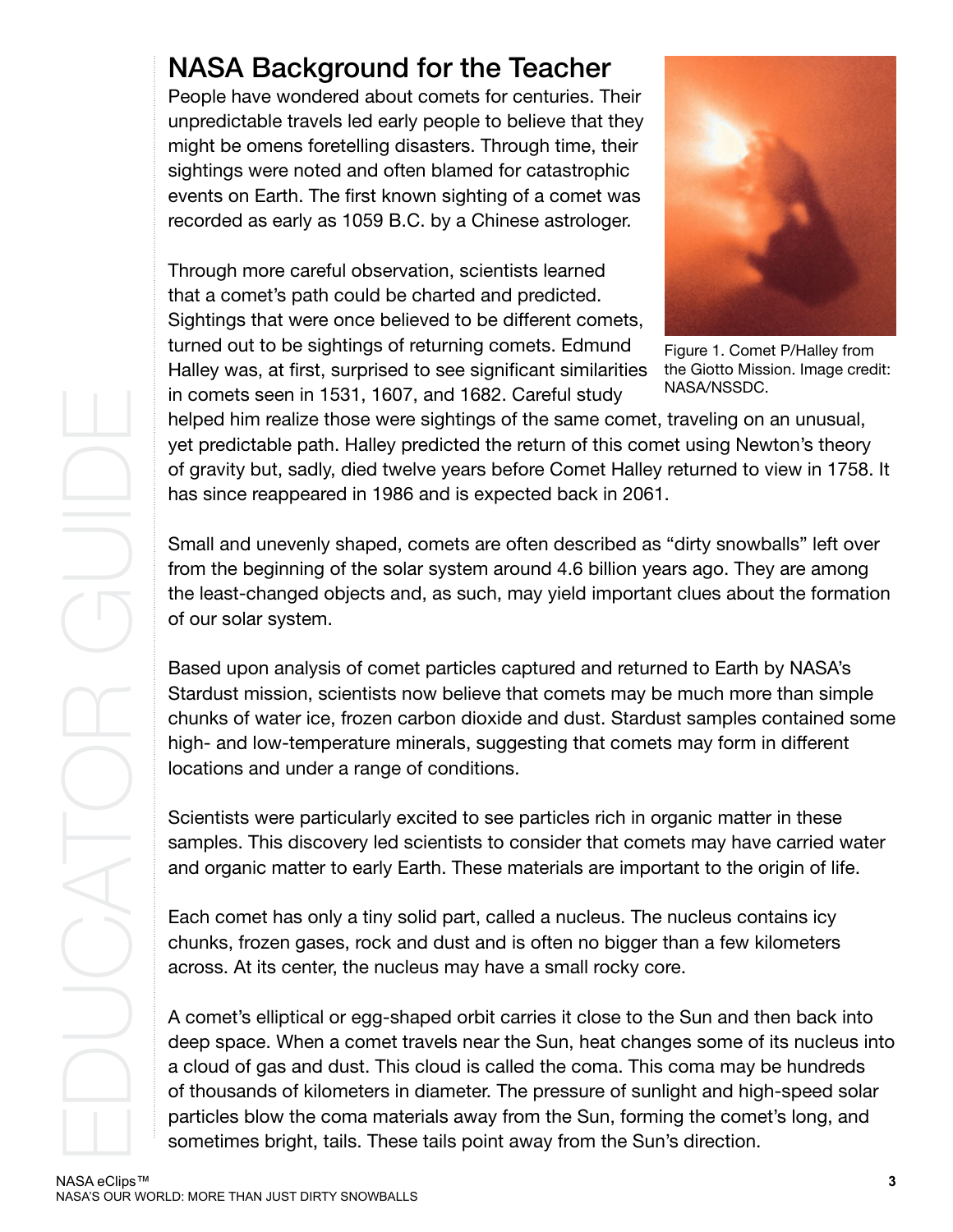# Resources

Comet Lithograph

[http://www.nasa.gov/audience/foreducators/topnav/materials/listbytype/Comets\\_Lithograph.html](http://www.nasa.gov/audience/foreducators/topnav/materials/listbytype/Comets_Lithograph.html)

#### Solar System Exploration: Comets

<http://solarsystem.nasa.gov/planets/profile.cfm?Object=Comets>

#### The Study of Comets

<http://stardust.jpl.nasa.gov/overview/comets.html>

## 5E Inquiry Lesson Development **ENGAGE (20 minutes)**

1. Have the class complete a KHWL chart to organize what your students KNOW, HOW they know this information, and what they WANT TO KNOW about comets.

Use these questions can help guide the discussion:

- What do you KNOW about comets? (Answers will vary. Students may suggest ideas *that are incorrect. Do not correct these ideas at this time. You will come back to this KHWL chart throughout the lesson to correct any misconceptions and add more*  facts. One general student misconception is not knowing that comets are part of *the solar system. Students may also think that comets all look the same and are not much different than other small, interplanetary objects such as asteroids and meteoroids.)*
- Ask students to explain HOW they have learned the information stated about comets. *(Answers will vary. This is the time to help students consider the validity of their sources for information.)*
- What do you WANT TO KNOW about comets? (Answers will vary. Encourage *students to seek answers to their questions beyond this lesson.)*

**(MODIFICATION)** You may choose to have students complete the KHWL chart individually in a science notebook before sharing their thoughts with the class.

2. **(RESOURCES)** Continue the discussion about comets by showing your students the images displayed in the Comet Lithograph found at : [http://www.nasa.gov/audience/foreducators/topnav/materials/listbytype/Comets\\_Lithograph.html](http://www.nasa.gov/audience/foreducators/topnav/materials/listbytype/Comets_Lithograph.html)

**(MODIFICATION)** To save paper resources, project the images from the lithograph on an interactive whiteboard or group students into smaller groups and print one copy for each group. The Comet Lithograph includes some excellent content about comets and NASA missions. This content is NOT written at an elementary reading level, but is helpful teacher background information.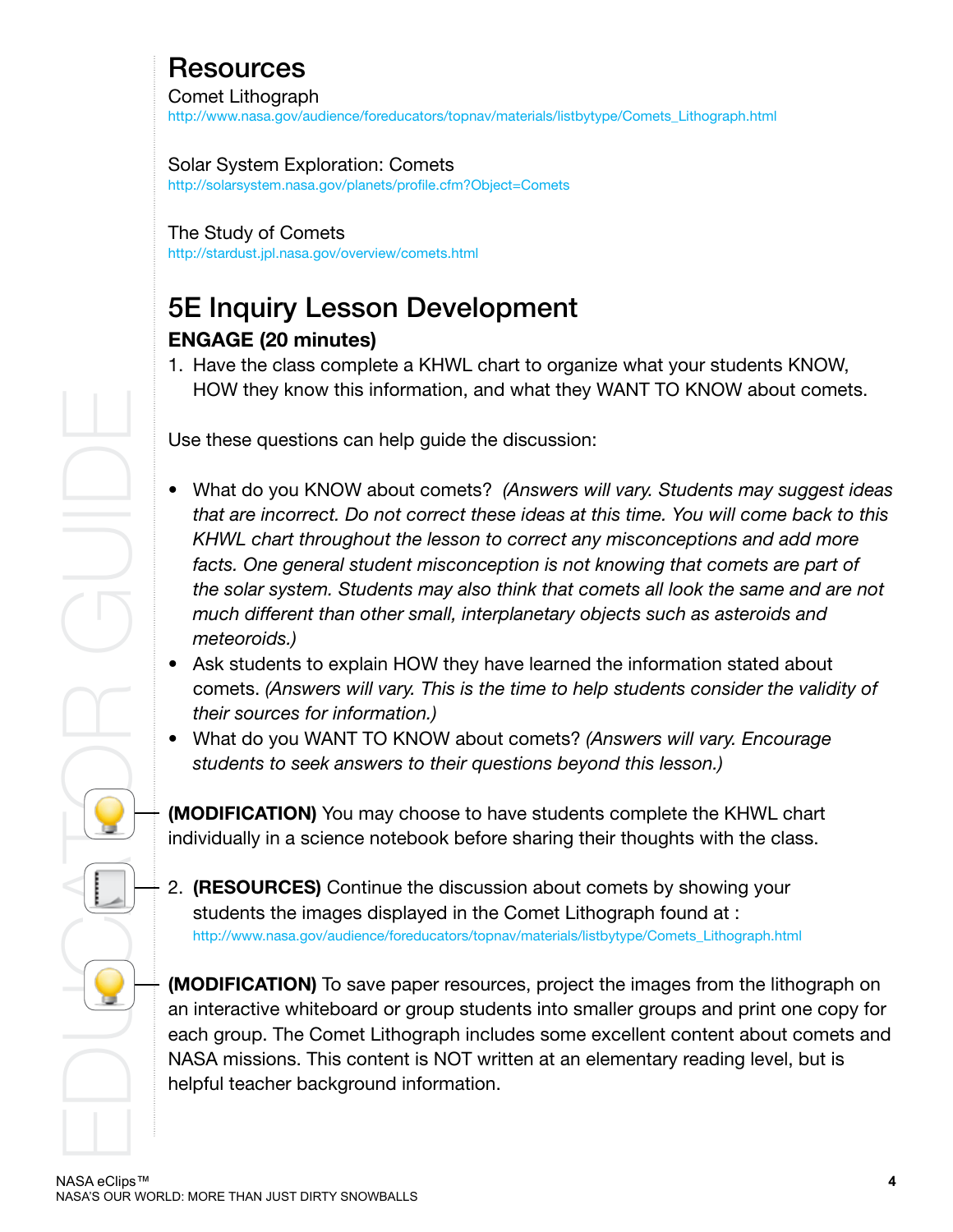Guide the discussion by asking these questions:

- Based on the pictures of different comets, do you think comets are made of solid, liquid, or gas materials? *(The pictures show a solid nucleus and dust particles. The tail of one of the comets is made of dust and gas clouds.)*
- What might scientists do to discover more about the materials found in comets? *(Students may suggest taking more pictures of comets or perhaps capturing comet material and bringing it back to Earth for more careful study.)*
- Where do you think comets are found? *(Comets are found in our solar system.)*
- 
- 3. **(TECHNOLOGY)** Show the NASA eClips video segment "Our World: Stardust" (6:35) to the students. This video or a captioned version may be streamed or downloaded from the NASA eClips page of the NASA web site: <http://www.nasa.gov/audience/foreducators/nasaeclips/search.html?terms=stardust&category=1000>

**(MODIFICATION)** This video may be streamed from the NASA eClips You Tube™ channel:

<http://www.youtube.com/watch?v=zmvdClx6m30&feature=PlayList&p=31002AD70975DC1B&index=3>

## **EXPLORE (30 minutes)**

(MODIFICATION) This video r<br>
NASA eClips You Tube<sup>™</sup> char<br>
http://www.youtube.com/watch?v=zmv<br> **EXPLORE (30 minutes)**<br>
Astronomers find it difficult to<br>
unable to capture much more<br>
activity, students make, obser<br>
underst Astronomers find it difficult to study the composition of comets because they are unable to capture much more than comet debris and dust. During this EXPLORE activity, students make, observe and analyze models of comets to gain a better understanding of comet composition. Scientists often use models to understand scientific observations and accepted scientific theory. As scientists gather new data, models may change.

**(MODIFICATION)** A Screen Reader/Braille Transcription Version of this activity for visually-impaired students may be found at:

[http://www.ace-education.org/educ\\_resource/index.asp](http://www.ace-education.org/educ_resource/index.asp)

## **Procedure**

- 1. Pre-teaching preparations:
	- a. Students will be eating their ice cream comet models to gather data. Survey your class to identify students that may have food allergies to foods included in this activity.

**(MODIFICATION)** You may substitute inedible materials for the food items. For instance:

- Replace ice cream with ice.
- Replace food items with sand, aquarium charcoal, pebbles, and dirt.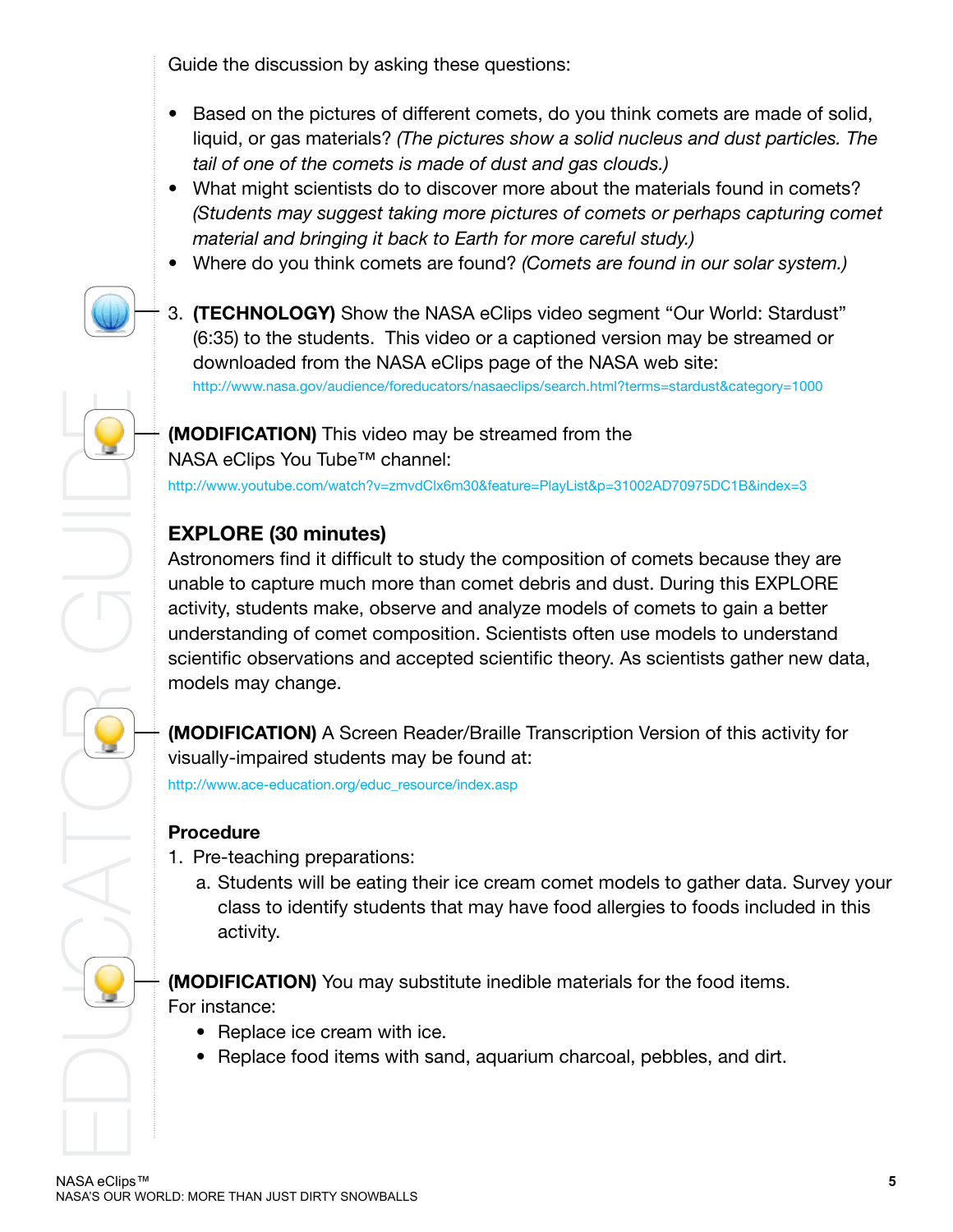- b. Have students gather the materials on page 2 for each group of four students.
- c. Ask students to wash their hands before making the models. You may choose to have students wear food gloves for cleanliness.

d. Here are some tips to consider before beginning this activity:

- Caution students to shake and roll the bags carefully. They may break if handled roughly.
- Consider running this activity outside. Place newspapers under the bags while students make the ice cream.
- Limit the amount of extra materials added to the ice cream to conserve materials.
- 2. Return to the KHWL chart and add any information that students have learned about materials found in comets. Guide students to include these items in their list, e.g., dust, rocks, gases, and other materials.
- 2. Return to the KHWL chart<br>about materials found in cc<br>e.g., dust, rocks, gases, an<br>3. Show students the material<br>what items they want to ad<br>with other teams. Ask stude<br>3 in the Student Guide.<br>**(MODIFICATION)** Encourage<br>c 3. Show students the materials gathered for this activity. Ask them to discuss, secretly, what items they want to add to their model. This information should NOT be shared with other teams. Ask students to record the items and what they represent on page 3 in the Student Guide.

**(MODIFICATION)** Encourage students to bring in their own materials to represent comet materials.

4. Ask students to follow the directions in Table 1 on page 4 in the Student Guide to help them create their models. While students make the models, they will also record observations in Table 2 on page 5 in the Student Guide.

 **(CONNECTIONS)** Allow students to measure the ingredients to apply liquid and weight measurement skills.

5. Once the comet models are created, ask teams to switch models with another team. Ask students to follow directions and record their observations in Table 3 on page 6 in the Student Guide.

NASA eClips™<br>NASA'S OUR WORLD: MORE THAN JUST DIRTY SNOWBALLS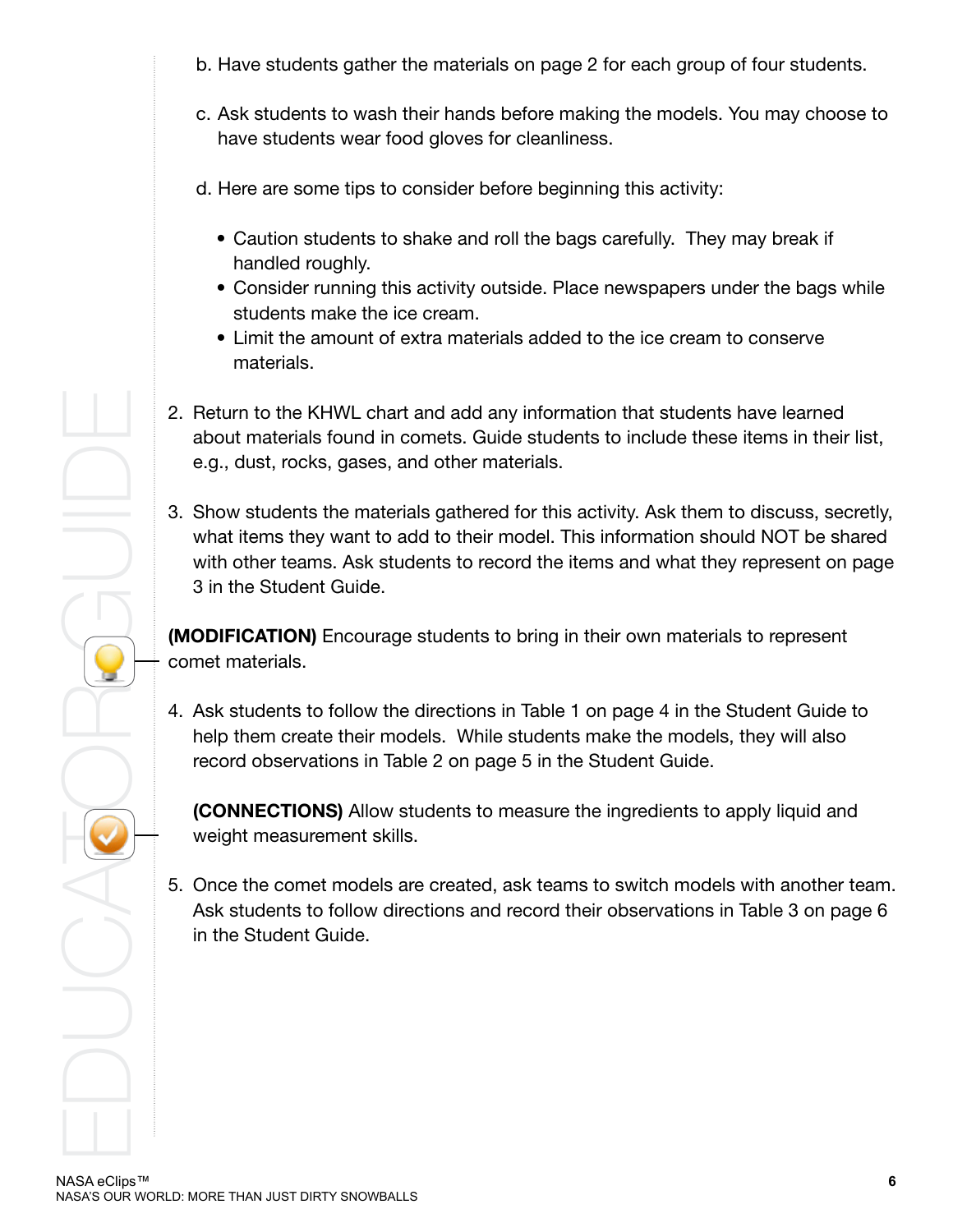

## **EXPLAIN (25 minutes)**

- 1. **(CHECK FOR UNDERSTANDING)** Use these questions to help lead a discussion about the EXPLORE activity:
	- How was the work that you were doing similar to how astronomers study comets? *(Astronomers make inferences about comets by studying comet dust and particles. The crumbs and candies in the ice cream comet models give the students clues about how they were created, just like the dust and dirt in actual comets gives clues about comet formation.)*
	- What are some limitations to the models you created? (The mystery comets *were made with materials easily found. These are not the materials found in real comets. These models are simple examples of how materials can be preserved in an icy mixture.)*
	- Based upon your observations, explain why comets are called "dirty snowballs." How else might you describe a comet? (Answers may vary, but calling a comet *a dirty snowball does describe the dirt and particles frozen inside the comet. Recent studies about comet, however, indicate that comets also carry different minerals and organic materials important to the origin of life.)*
- 2. Ten facts are listed on page 7 in the Student Guide. Ask students to think about each fact and identify how scientists have learned this information about comets.

**(MODIFICATION)** You can differentiate for reading ability if you separate the facts into fact cards and pass single fact cards out to students. Here are some additional facts that you may want to include for proficient readers.

- Nasa e clips <sup>na</sup><br>
Now else might you des<br>
a *dirty snowball does de*<br>
Recent studies about cominerals and organic main<br>
each fact and identify how<br>
(MODIFICATION) You can different cards and pass single fact<br>
that you may • Different kinds of tails are formed when the comet is heated by the Sun. One type of comet tail is made of gas and dust. Another comet tail is made of electrically charged particles of gas. A third type of comet tail cannot be seen without special equipment. *(Learned with the help of tools like spectrometers and telescopes.)*
	- Comets are made of different kinds of ice. One kind of ice is ice made of water. Comets are also made of ice made from carbon dioxide. We call this dry ice. *(Learned by both studying comet material and with special tool.)*
	- The comets we see in our solar system come from an area outside the orbit of Neptune. This area is called the Kuiper Belt. *(Learned with the help of tools like spectrometers and telescopes.)*
	- 3. **(TECHNOLOGY)** View a comet's orbit using the Interactive Comet Animation at: [http://www.windows.ucar.edu/tour/link=/comets/comet\\_model\\_interactive.html&edu=elem](http://www.windows.ucar.edu/tour/link=/comets/comet_model_interactive.html&edu=elem)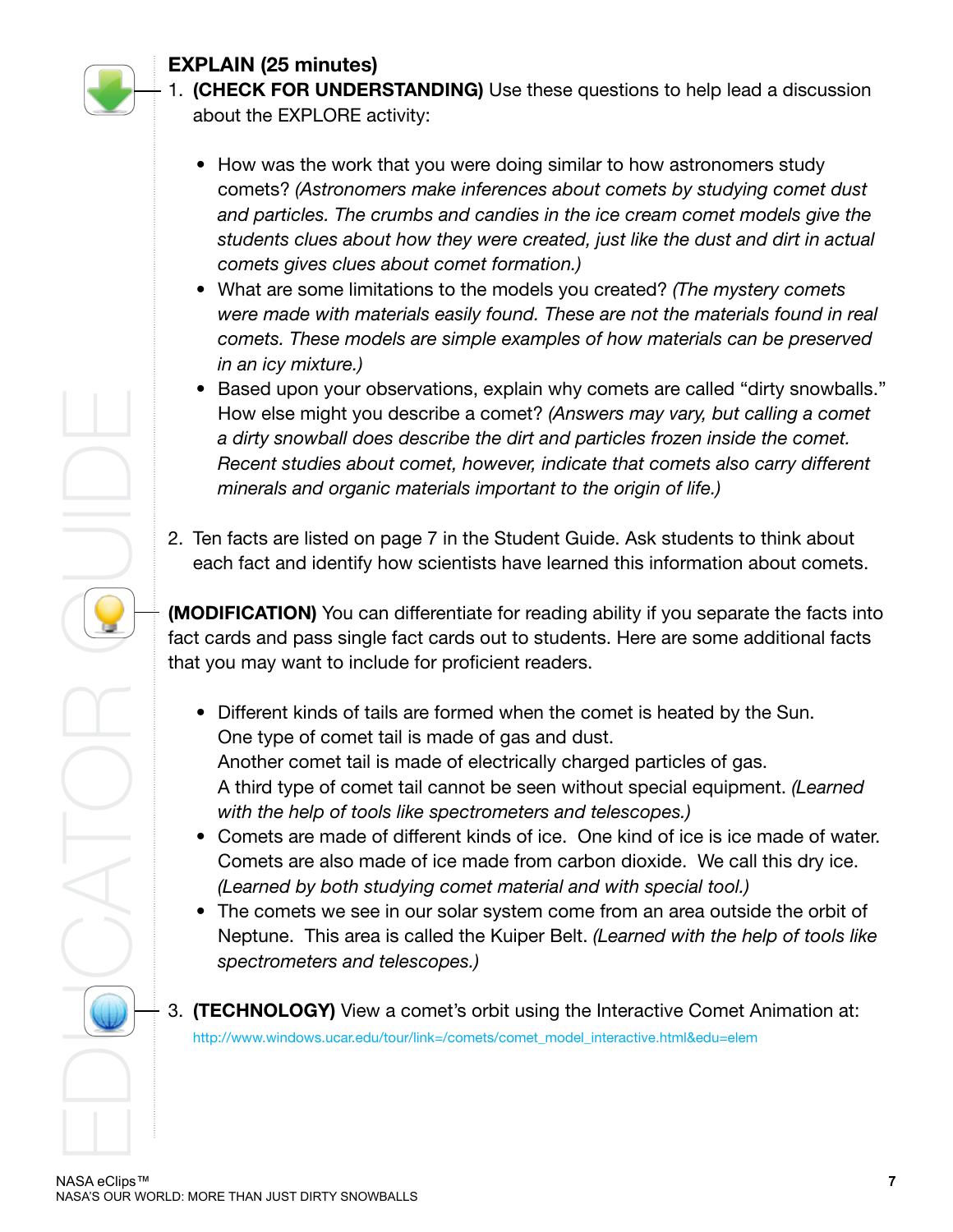## **EXTEND (50 minutes)**

It is difficult to study comets as they travel through space. Several spacecraft have helped scientists study comets in more detail.

In January 2004, NASA's Stardust mission flew by Comet Wild 2 (pronounced "Vilt 2"). Stardust took some impressive pictures of this comet's nucleus. One of these images was seen in the Comet Lithograph shared with students during the ENGAGE activity.

Stardust also captured comet dust using a material called aerogel. Aerogel is a strong, lightweight, manmade material sometimes called frozen smoke. It is the least dense material on Earth, made of 99% air and 1% silica dioxide. Silica dioxide is the material used to make glass. (More information about aerogel may be found at the Stardust Website: http://www.nasa.gov/mission\_pages/stardust/spacecraft/aerogel-index.html

The dust samples captured by Stardust were returned to Earth on January 15, 2006. Since then, the samples have been studied by scientists and, via the Internet, by citizen scientists. This data helped scientists learn more about the origins and history of our solar system.

Another NASA mission, Deep Impact, consisted of a flyby spacecraft and a small impactor. In 2005, the impactor was released into the path of the nucleus of comet Tempel 1 in a planned collision. This collision vaporized the impactor and ejected massive amounts of fine, powdery material from beneath the comet's surface. A camera on the impactor and two cameras and a spectrometer on the flyby spacecraft showed dramatic brightening that revealed the interior composition and structure of the nucleus.

In this EXTEND activity, your students will become Stardust Mission or Deep Impact Mission specialists. In this role, they will learn more about their mission and what was learned about comets as a result of this mission. They will debate with each other, arguing which mission provided more valuable information about comets.

1. Divide your class into teams of two to four students. Half of the teams will be Deep Impact Mission specialists and half will be Stardust Mission specialists.

 **(CONNECTIONS)** Many people from different kinds of careers make up a mission team. More information about the Deep Impact Mission team is found at this website: http://solarsystem.nasa.gov/deepimpact/mission/bios.cfm

Guide students to the "Up Close and Personal" interviews. These include interviews with Deep Impact team members answering student-generated questions.

2. **(TECHNOLOGY)** Guide the student mission specialists to one of two different pages found at NASA's Space Place.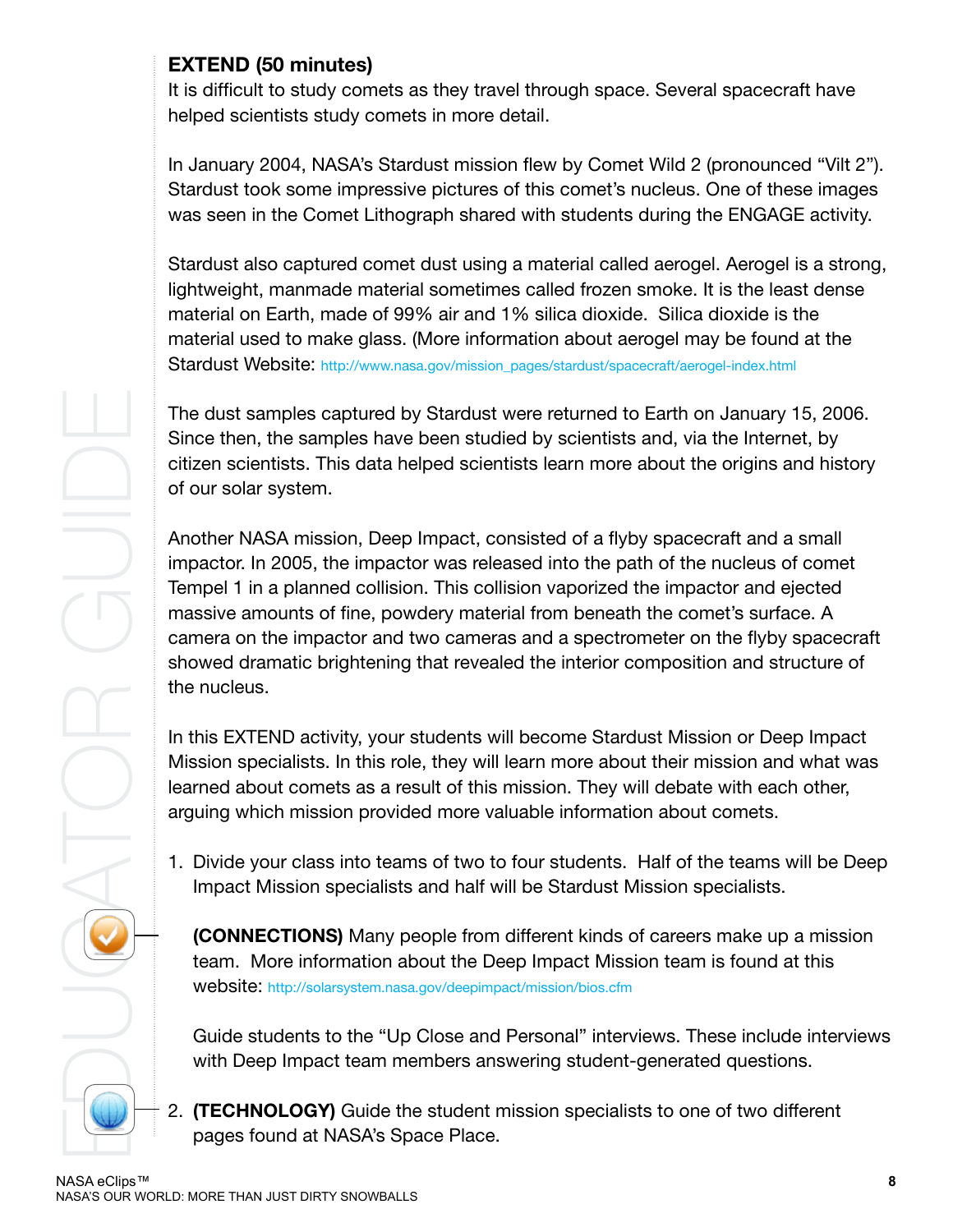- a. Stardust specialists will explore Tails of Wonder found at: <http://spaceplace.nasa.gov/en/kids/stardust/index.shtml#>
- b. Deep Impact specialists will learn more about the comet's nucleus at: <http://spaceplace.nasa.gov/en/kids/deepimpact/index.shtml>

**(MODIFICATION)** If you do not have Internet access, the information at these pages may be printed and shared offline. You may want to break the reading into smaller sections to accommodate students with varying reading abilities.



claudiation control wing the Deptembent of North, scientists have been solar system. During the Deptembent of the Standard data of the congave scientists a chance to learn more about the struct of the more about the standa *(Stardust took some impressive pictures of a comet's nucleus. This mission also captured comet dust. The comet dust samples were returned to Earth. From this work, scientists have been able to learn more about the origins and history of our solar system. During the Deep Impact mission, a spacecraft flew past a comet at the same time an object crashed into that comet. Cameras and a spectrometer captured pictures and data of the comet material ejected into space from the impact. This gave scientists a chance to see comet material beneath the comet's surface and to learn more about the structure of the nucleus.)* 

4. **(TECHNOLOGY)** Several other sections of the Stardust Website offer differentiated activities related to the Stardust mission. NASA's Captain Comet offers less difficult activities at http://stardust.jpl.nasa.gov/classroom/captaincomet.html.

 Your students will be challenged to become spacecraft engineers and to redesign the Stardust spacecraft at http://stardust.jpl.nasa.gov/classroom/jason/index2.html 

5. **(CONNECTIONS)** Challenge your students to measure and build a 1/26 scale model of the Stardust spacecraft at this website: http://stardust.jpl.nasa.gov/classroom/model/index.html

NASA eClips™<br>NASA'S OUR WORLD: MORE THAN JUST DIRTY SNOWBALLS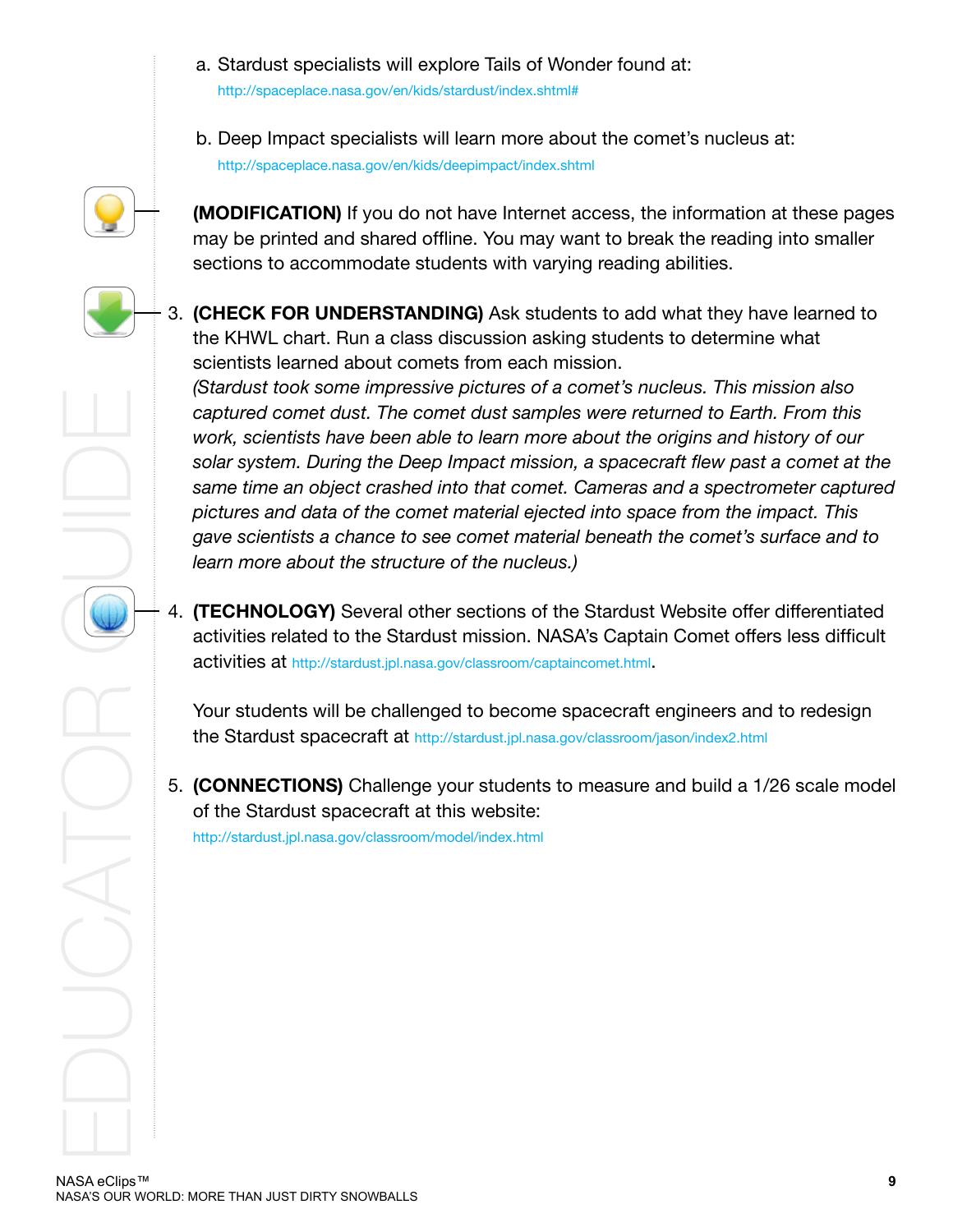### **EVALUATE (25 minutes)**

- 1. Through discussion and the results of the **EXPLORE** and **EXPLAIN** experiences, determine if your students have an accurate understanding of comets.
- 2. Return to the KHWL chart to add more information that students have LEARNED throughout this lesson. Review the information under the KNOW column. With the help of the students, correct any misinformation placed there during the **ENGAGE** experience.
- 3. Ask students to answer these journal prompts to assess their understanding of the composition of comets and the use of models.
	- a. Comets are sometimes described as "dirty snowballs." Is this an accurate description of comets? Why or why not? *(For the most part, this is an accurate description for comets. A comet is mostly ice mixed with rocks and dust. Recent information also shows that comets contain more than dirt and snow. Scientists have discovered materials in comets that may be found in living things.)*
	- b. What can we learn from studying models? *(A model represents the item being studied. It may be a drawing or a 3-D object, like the ice cream comet model created during this lesson. Models are smaller than the original object or made out of less expensive materials than the actual object. Models help us understand objects that we may not be able to actually see and touch.)*
- 4. **(TECHNOLOGY)** Students may test their knowledge of comets by playing the Tails of Wonder game found at http://spaceplace.nasa.gov/en/kids/stardust/game.shtml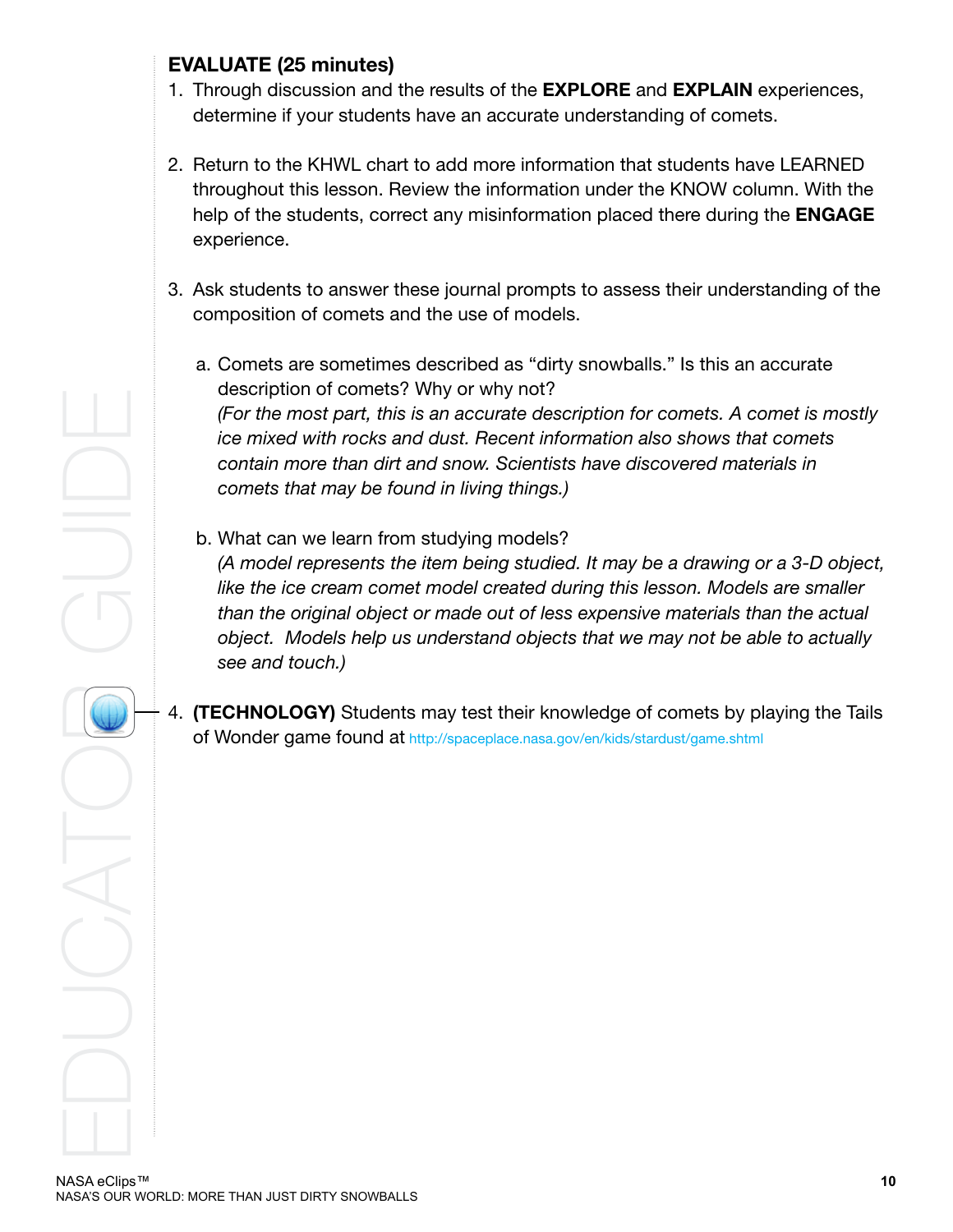# eClips *More than Just Dirty Snowballs*



# Essential Questions

- How do scientists study comets?
- How do models help us study comets?
- What can we learn from studying models?

# **Background**

**Comets** have three parts: the **nucleus**, the **coma**, and the **tail**.

The nucleus is the solid center of the comet. It is made of gas, ice, and dust. Scientists believe that the dust may be left over from the time that the **solar system** first formed.

Comets **orbit** the sun just like the planets of the solar system. Comets move in long, narrow orbits. When a comet comes near the sun it heats up quickly.

Sunlight warms the surface of the comet. When this happens gas and dust come off the solid part of the comet. This creates the coma.

The coma is the gas and dust cloud around the nucleus.

Most comets have two tails that can be seen. One is made mainly of dust and is like a trail of crumbs left behind the comet. Sunlight **reflects** off the dust making the tail look yellow.

Another tail is made of gas that glows and looks blue.

Comet tails always point away from the sun.

NASA scientists study comets and are trying to find out more about the matter in comets. They believe that comets may be as old as the solar system. Scientists also believe that they will understand how the solar system was formed by studying comet matter. Learning more about comets may even help explain how dinosaurs became **extinct**.

Comets are sometimes described as dirty snowballs. Do you understand why?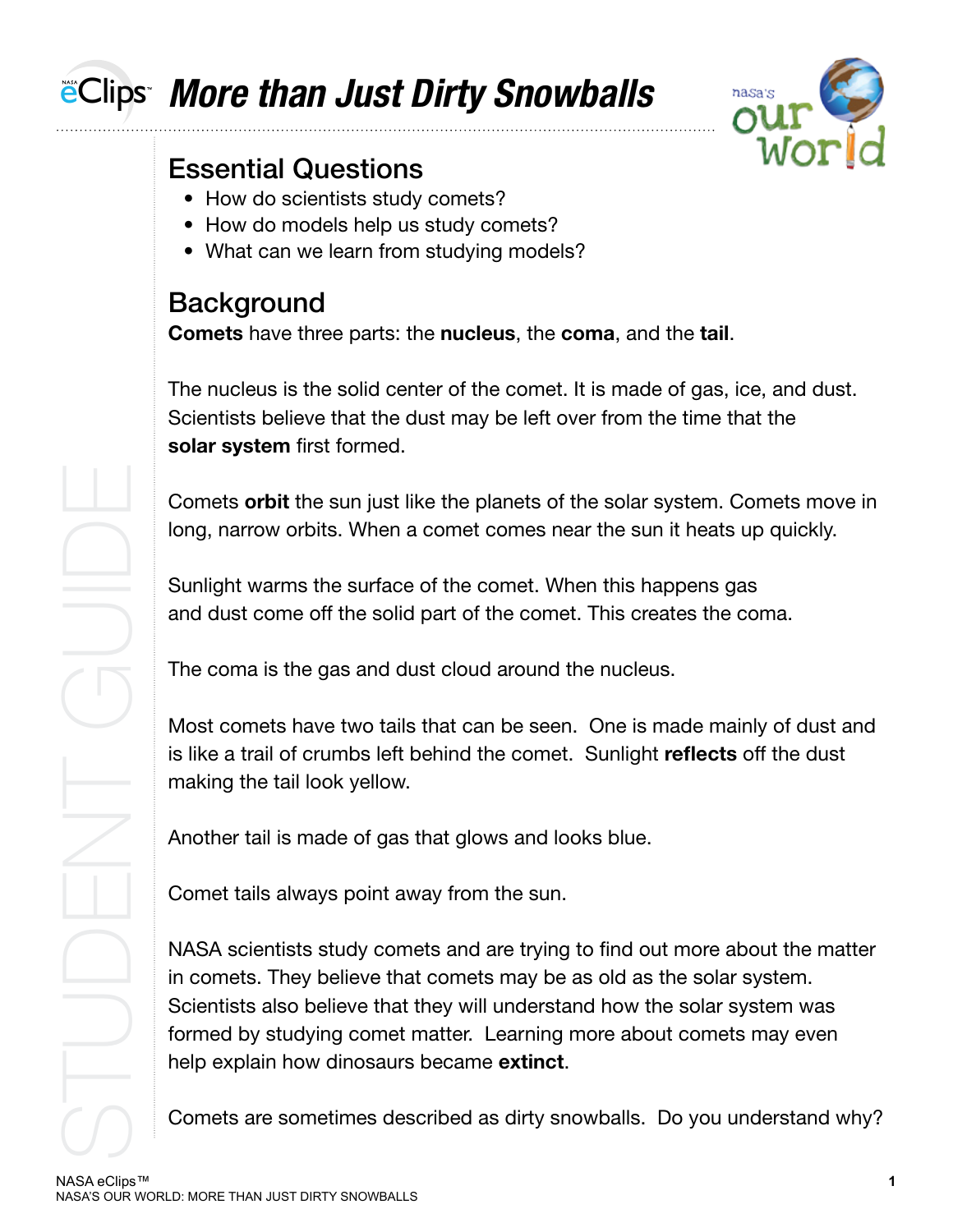## Vocabulary

**absorb** – Some materials **absorb**, or take in, light.

- **comet** A **comet** is a small object found in the solar system. It is made mostly of ice and dust.
- **coma** A **coma** is the cloud that forms around a comet's nucleus. This cloud is made when a comet travels near the sun.

**extinct** – An **extinct** animal or plant is one that has died out.

**model** – A **model** represents something else. A model might be a drawing or a 3-D object. Models are smaller than the original object or made out of less expensive materials than the actual object.

**nucleus** – The **nucleus** of the comet is the solid, rocky part of the comet.

**orbit** – Comets **orbit**, or travel around the sun following a certain path.

**reflects** – When light **reflects** off an object, the light hits that object and bounces back.

**solar system** – The **solar system** includes the sun, the planets, and other bodies that revolve around the sun including comets.

**spectrometer** – A **spectrometer** is a tool that helps scientists study comets. Spectrometers can be found on satellites, rockets, airplanes, and telescopes. A spectrometer works like our eyes, but it breaks light into colors like a rainbow.

**tail** – The comet's **tail** forms when the comet travels near the sun. The tail always points away from the sun.

**telescopes** – **Telescopes** are tools that help you see objects that are far away.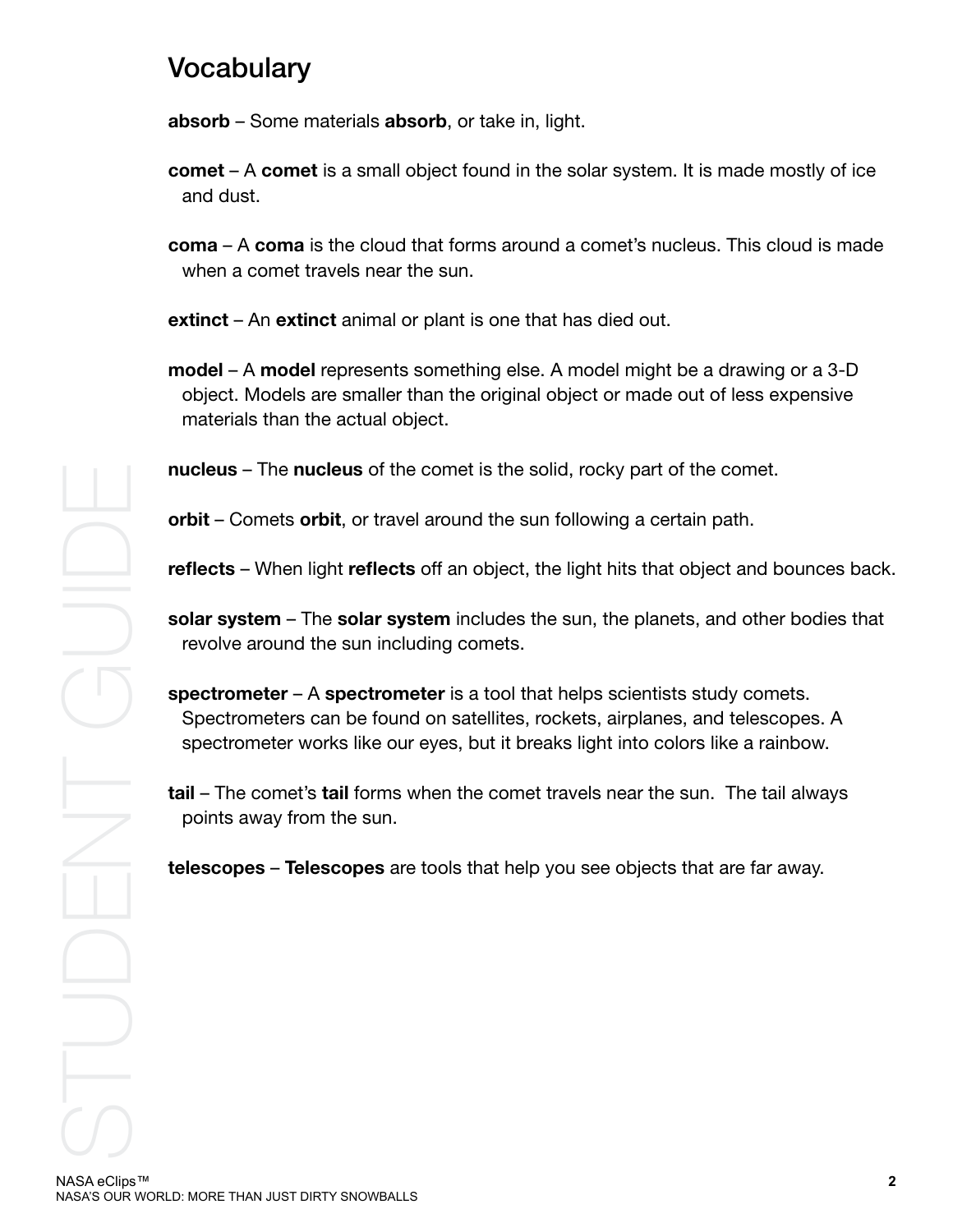# EXPLORE

1. As a team, discuss the materials you will add to the ice cream comet model. List those items here. Beside each item, explain what this item represents in a real comet.

| <b>Materials in the Model</b> | <b>Materials in a Comet</b> |
|-------------------------------|-----------------------------|
|                               |                             |
|                               |                             |
|                               |                             |
|                               |                             |
|                               |                             |

2. Wash your hands before starting to build your ice cream comet model. Then follow the steps in Table 1 to build the model.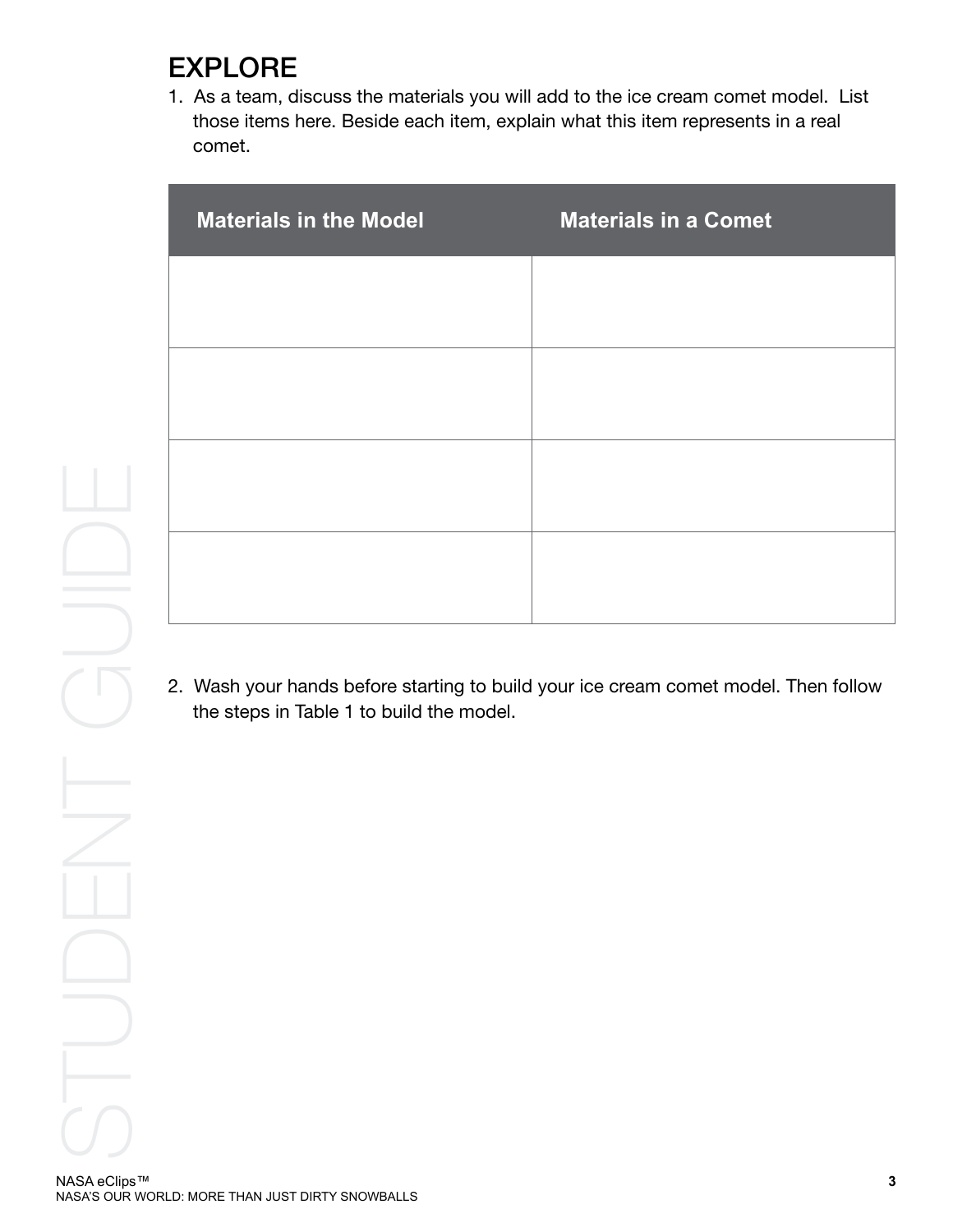#### **Table 1: Directions to Build a Comet Model**

| <b>Steps</b>   | <b>Directions</b>                                                                                                                                                                                                                                                                                                                                                                                                                                                                                                                                                                                                                                                                                   |
|----------------|-----------------------------------------------------------------------------------------------------------------------------------------------------------------------------------------------------------------------------------------------------------------------------------------------------------------------------------------------------------------------------------------------------------------------------------------------------------------------------------------------------------------------------------------------------------------------------------------------------------------------------------------------------------------------------------------------------|
| 1              | One student should hold the team's sandwich size bag while the rest of the team<br>measures and adds the following ingredients to the bag:<br>• 320 mL (1 1/3 C) whole milk<br>• 160 mL (2/3 C) evaporated milk<br>$\cdot$ 60 mL (4 T) sugar<br>• 2.5 mL (about 1/2 t) vanilla                                                                                                                                                                                                                                                                                                                                                                                                                      |
| $\overline{2}$ | Carefully add extra items to the bag to represent comet materials. When all items are in<br>the bag, gently squeeze extra air out of the sandwich bag and seal it. Be sure the bag is<br>sealed and will not leak.                                                                                                                                                                                                                                                                                                                                                                                                                                                                                  |
| 3              | Observe and describe the comet model mixture BEFORE you place the sandwich bag<br>into the gallon bag. Record your observations in Table 2.                                                                                                                                                                                                                                                                                                                                                                                                                                                                                                                                                         |
| 4              | Place the sandwich bag into the bottom of the gallon bag. Add about 60 mL (about 4 T)<br>of rock salt.                                                                                                                                                                                                                                                                                                                                                                                                                                                                                                                                                                                              |
| 5              | Fill the gallon bag half-full of ice.                                                                                                                                                                                                                                                                                                                                                                                                                                                                                                                                                                                                                                                               |
| 6              | Gently squeeze air out of the gallon bag and seal it. Check for leaks.                                                                                                                                                                                                                                                                                                                                                                                                                                                                                                                                                                                                                              |
| $\overline{7}$ | As a team, gently shake and roll the bag, keeping it in constant motion for six to ten<br>minutes or until half the ice has turned to water.<br>• Observe the changes to the comet model mixture.<br>Record these observations in Table 2.<br>. Begin the activity with bare hands to observe the temperature changes as the mixture<br>changes. Wear gloves or wrap the bag with a towel when it becomes too cold to<br>touch.<br>. Continue to shake and roll the bag until the comet mixture hardens into soft ice cream.<br>• Carefully open the gallon bag, remove the sandwich bag.<br>. Rinse the bag with very cold, clean water. Then dry the outside of the sandwich bag<br>with a towel. |
| 8              | Record observations about changes you observe to the comet model in Table 2.                                                                                                                                                                                                                                                                                                                                                                                                                                                                                                                                                                                                                        |
| 9              | Trade your comet model with another team. You will analyze their comet and they will<br>analyze your comet.                                                                                                                                                                                                                                                                                                                                                                                                                                                                                                                                                                                         |
| 10             | Divide the ice cream comet model you will be analyzing into small cups so that each<br>team member has their own sample. Make one extra cup and put it aside. Do not eat<br>this extra sample.                                                                                                                                                                                                                                                                                                                                                                                                                                                                                                      |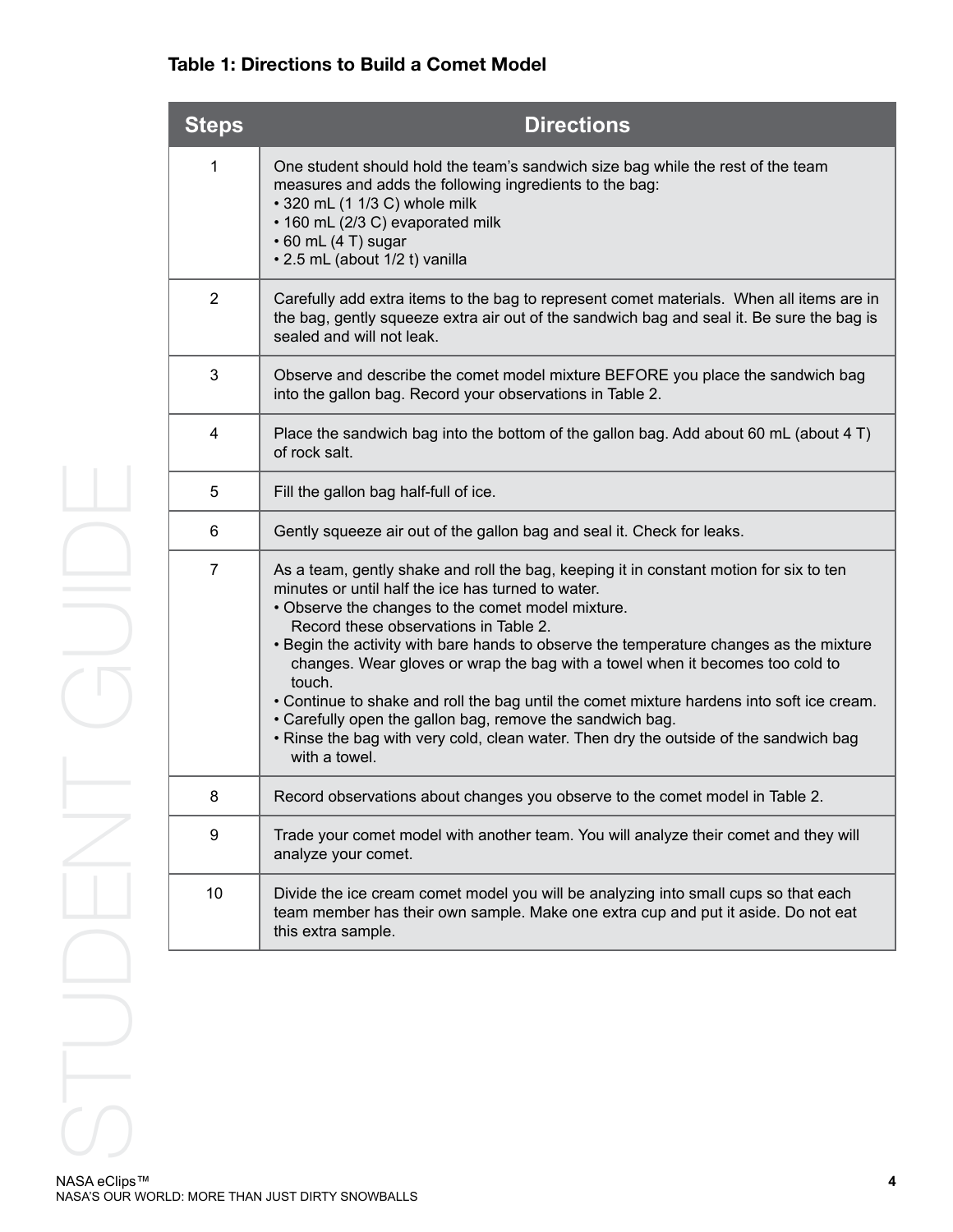#### **Table 2: Observations While Making the Model of the Comet**

| Describe the model<br>before you add ice to the<br>bag            |  |
|-------------------------------------------------------------------|--|
| Describe changes you<br>observe while you are<br>making the model |  |
| Describe the model once<br>the ice cream has frozen               |  |

3. Special equipment can be used to help scientists study comets. One piece of equipment is called a spectrometer. **Spectrometers** work like our eyes, but a spectrometer can break light into colors like a rainbow. Droplets of water help to break light into the colors of a rainbow. A spectrometer breaks light into different wave-lengths, or colors. Gases in the comet **absorb** or reflect the different wavelengths. This helps scientists learn more about the gases in comets.

Each member of your team will use a different sense to gather data about the comet model. Record your observations in Table 3.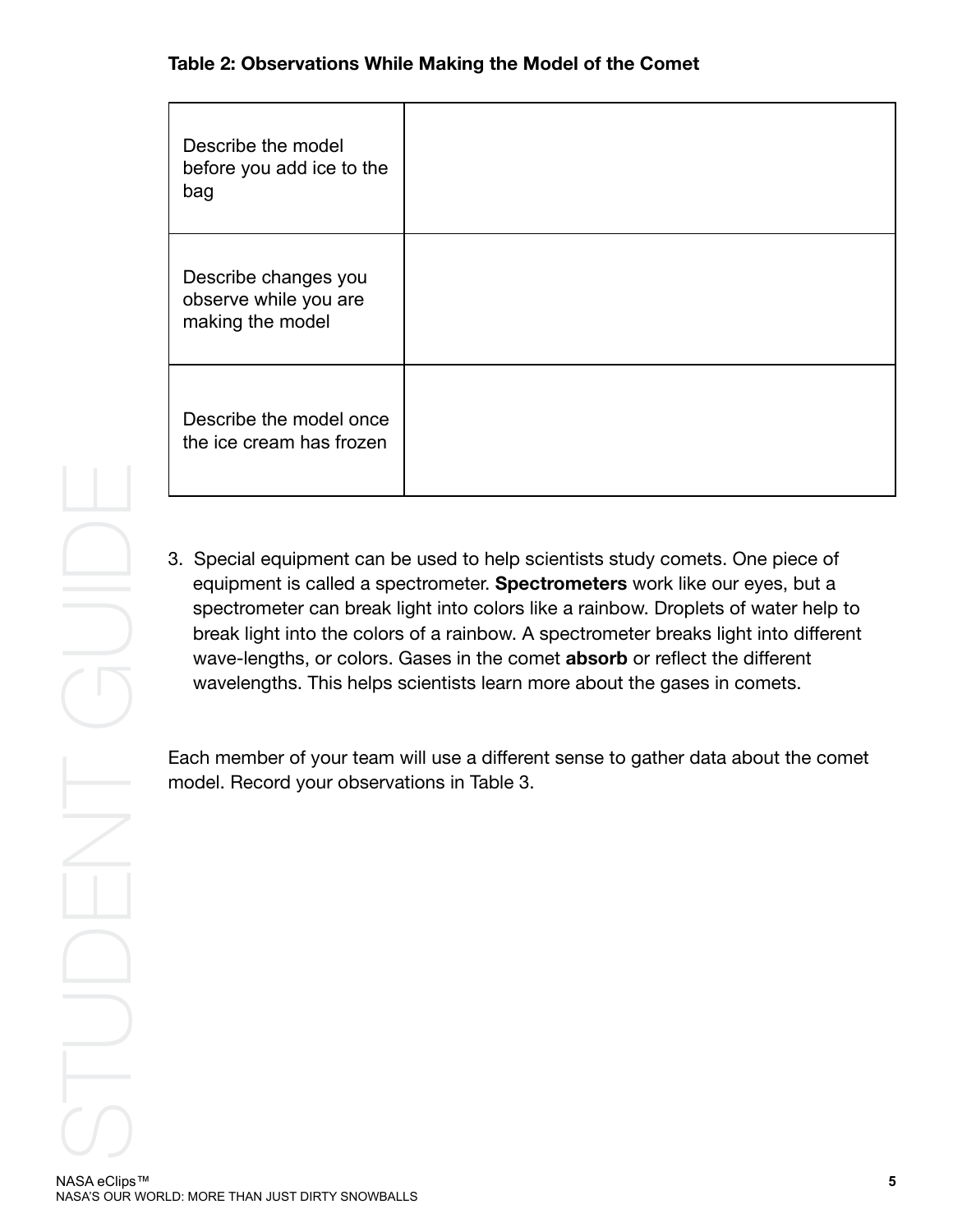#### **Table 3: Observations of Another Team's Comet Model**

| <b>Team</b><br><b>Member</b> | <b>Task</b>                                                                                                        | <b>Observations</b> |
|------------------------------|--------------------------------------------------------------------------------------------------------------------|---------------------|
| 1                            | Look carefully at the<br>comet and record<br>what you observe<br>with the help of your<br>spectrometer (eyes).     |                     |
| $\overline{2}$               | Using the extra<br>cup of comet<br>material, use your<br>sense of touch to<br>gather more data<br>about the comet. |                     |
| 3                            | Analyze the comet<br>using your sense of<br>smell.                                                                 |                     |
| 4                            | Analyze the comet<br>using your sense of<br>sound.                                                                 |                     |
| All team<br>members          | Analyze the comet<br>using your sense of<br>taste.                                                                 |                     |

4. As a team, identify the materials found in the model. Then decide what materials found in comets are represented by these materials. Compare your results with the team who created the comet model.

| <b>Materials in the Model</b> | <b>Materials in a Comet</b> |
|-------------------------------|-----------------------------|
|                               |                             |
|                               |                             |
|                               |                             |
|                               |                             |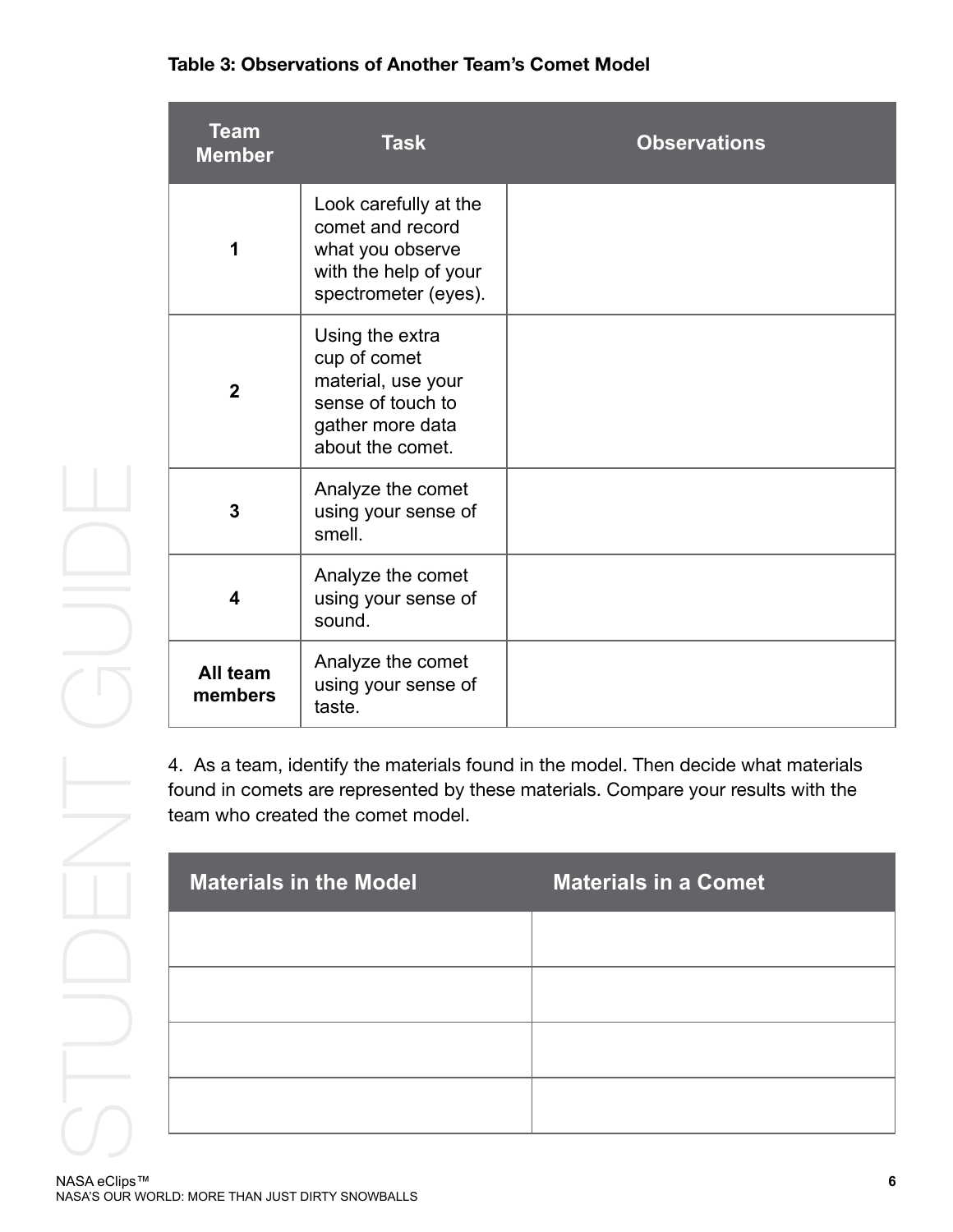6. What can we learn from using a model like this to study comets?

# EXPLAIN

Scientists do not have many chances to see or touch real comets. Much of the information we have about comets has come from observing comets in space using tools like spectrometers and **telescopes**. Read the table of comet facts.

Check the box that best describes how scientists have learned each fact below.

| <b>COMET FACTS</b><br>Scientist learned the information below by:                                                                                                 | studying<br>comet<br>material | using tools like<br><b>spectrometers</b><br>and telescopes | studying<br>comet<br>material<br>and using<br>tools |
|-------------------------------------------------------------------------------------------------------------------------------------------------------------------|-------------------------------|------------------------------------------------------------|-----------------------------------------------------|
| 1. A comet is mostly ice mixed with rocks and<br>dust. Comets are also made of gasses.                                                                            |                               |                                                            |                                                     |
| 2. A comet moves in a long, narrow orbit.                                                                                                                         |                               |                                                            |                                                     |
| 3. When a comet comes near to the sun, it heats<br>up quickly.                                                                                                    |                               |                                                            |                                                     |
| 4. Comet tails point away from the sun.                                                                                                                           |                               |                                                            |                                                     |
| 5. Comets have three parts: the nucleus, the<br>coma, and the tails.                                                                                              |                               |                                                            |                                                     |
| 6. The solid part of a comet is called a nucleus.<br>A comet's nucleus is like a dirty snowball.                                                                  |                               |                                                            |                                                     |
| 7. Comets orbit the sun, just like the planets of<br>the solar system.                                                                                            |                               |                                                            |                                                     |
| 8. Comets are as old as the solar system.                                                                                                                         |                               |                                                            |                                                     |
| 9. When sunlight warms the surface of the<br>comet, gas and dust come off the solid part. This<br>creates the coma of gas and dust that surrounds<br>the nucleus. |                               |                                                            |                                                     |
| 10. Scientists believe comet dust may come from<br>the time that the solar system formed.                                                                         |                               |                                                            |                                                     |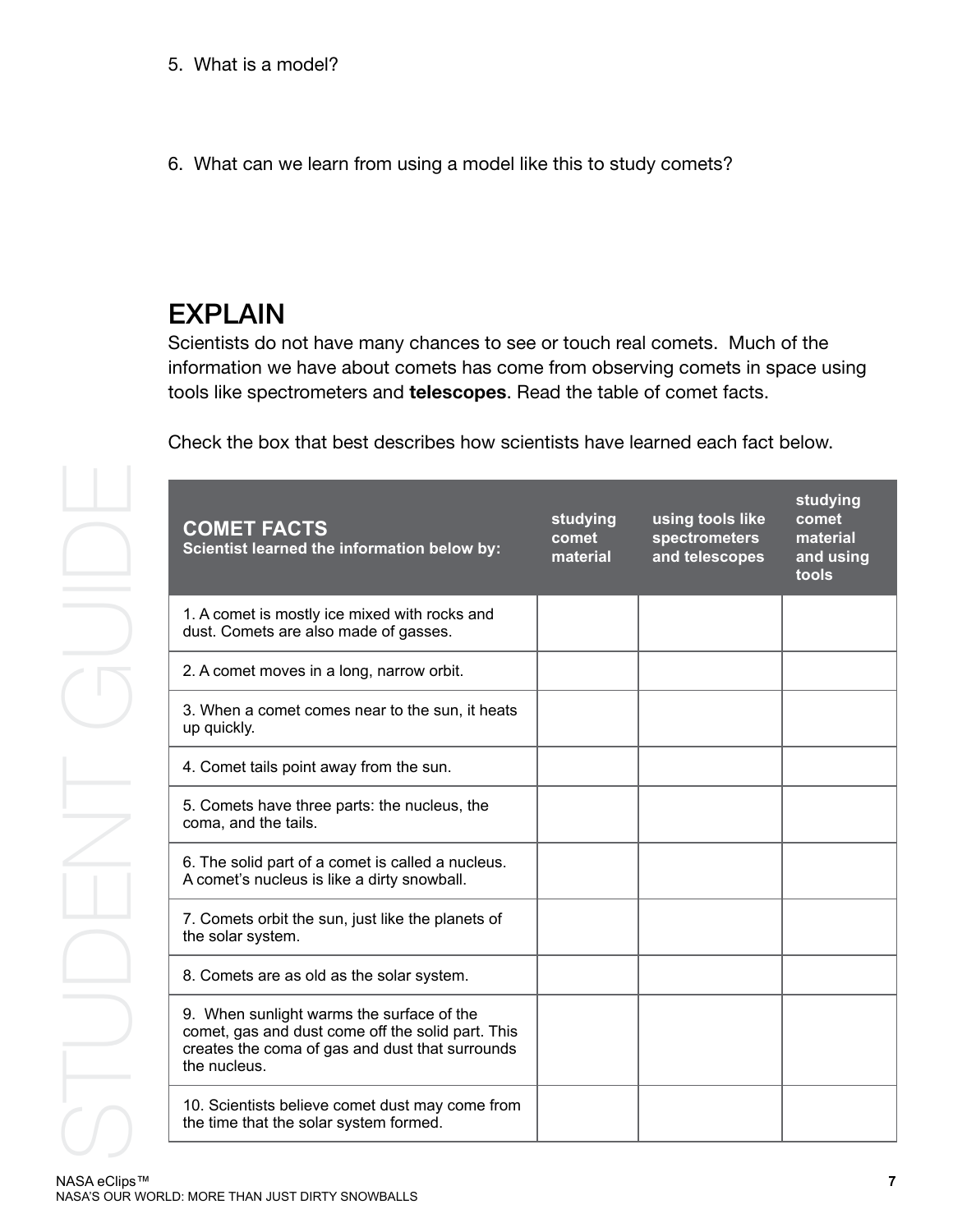## EXPLORE

1. As a team, discuss the materials you will add to the ice cream comet **model**. List those items here. Beside each item, explain what this item represents in a real comet.

| <b>Materials in the Model</b>                    | <b>Materials in a Comet</b> |
|--------------------------------------------------|-----------------------------|
| crushed cookies or wafers                        | dirt, dust                  |
| candies that fizz                                | gases                       |
| gummy bears or candies that look<br>like animals | organic materials           |
| <i>ice cream</i>                                 | ice                         |

### **Table 2: Observations While Making the Model of the Comet**

| Describe the model<br>before you add ice to the<br>bag            | The liquid mixture will be entirely liquid. There will be a<br>variety of materials mixed into the liquid. |
|-------------------------------------------------------------------|------------------------------------------------------------------------------------------------------------|
| Describe changes you<br>observe while you are<br>making the model | The mixture will become very cold. The liquid will begin<br>to solidify and crystallize.                   |
| Describe the model once<br>the ice cream has frozen               | The mixture will have the consistency of soft ice cream.                                                   |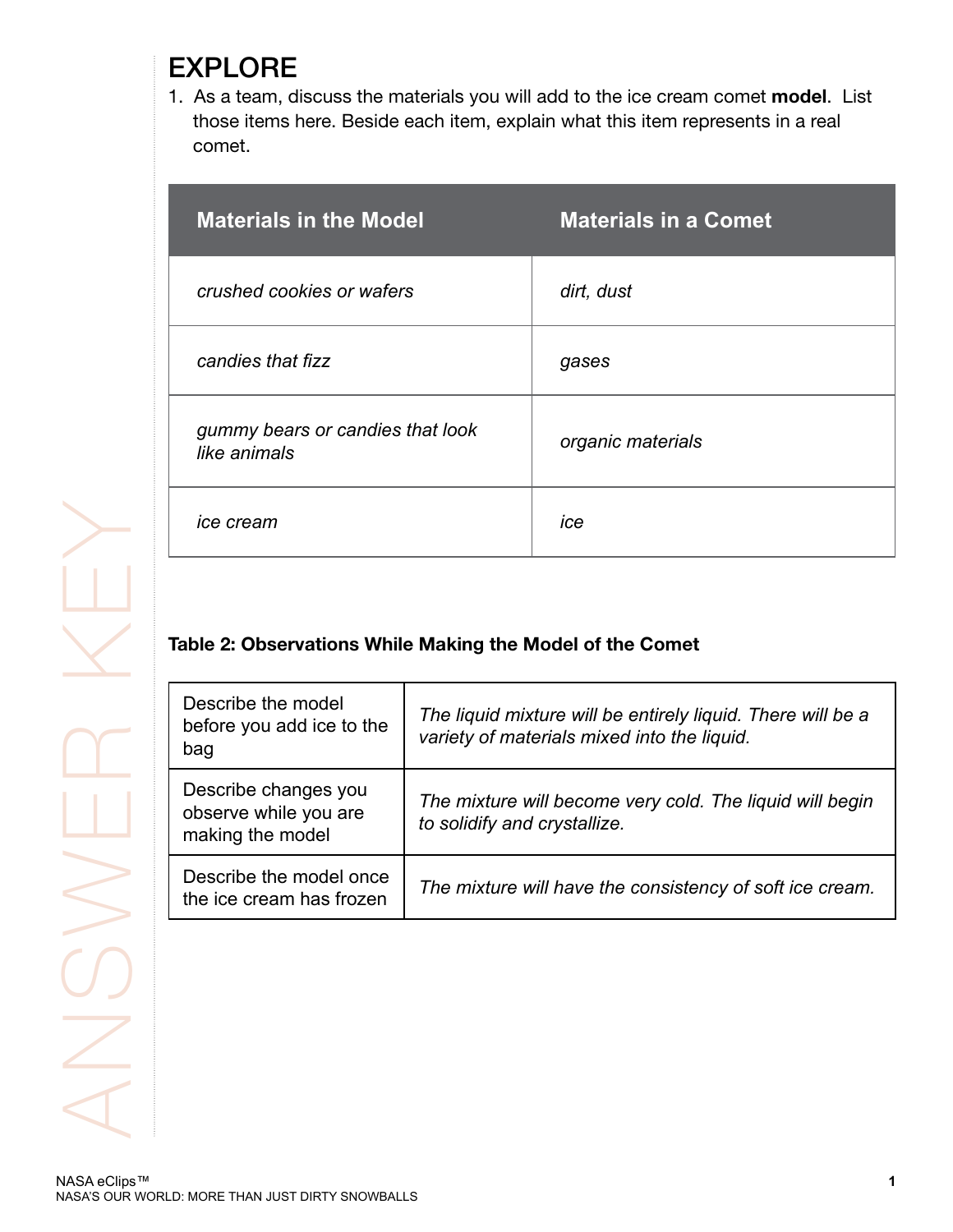| Table 3: Observations of Another Team's Comet Model |  |
|-----------------------------------------------------|--|
|-----------------------------------------------------|--|

| <b>Team</b><br><b>Member</b> | <b>Task</b>                                                                                                     | <b>Observations</b>                                                                                                                                                                                                                                                                                                                                                                |
|------------------------------|-----------------------------------------------------------------------------------------------------------------|------------------------------------------------------------------------------------------------------------------------------------------------------------------------------------------------------------------------------------------------------------------------------------------------------------------------------------------------------------------------------------|
| 1                            | Look carefully at the<br>comet and record<br>what you observe<br>with the help of your<br>spectrometer (eyes).  | These are qualitative observations. They<br>describe what the students observe using their<br>senses.<br>Be sure students use descriptive terms and<br>NOT opinions. For example, they should<br>describe the colors and textures that they see.<br>Students should NOT use terms such as good.<br>This is an opinion, and scientific observations<br>should NOT include opinions. |
| $\overline{2}$               | Using the extra cup<br>of comet material,<br>use your sense of<br>touch to gather more<br>data about the comet. | Answers may include cold, sticky, rough, gritty,<br>smooth.                                                                                                                                                                                                                                                                                                                        |
| $\overline{\mathbf{3}}$      | Analyze the comet<br>using your sense of<br>smell.                                                              | Answers may include sweet, like chocolate, like<br>milk                                                                                                                                                                                                                                                                                                                            |
| 4                            | Analyze the comet<br>using your sense of<br>sound.                                                              | There will probably not be a sound. But<br>students should record this. No sound is an<br>observation.                                                                                                                                                                                                                                                                             |
| All team<br>members          | Analyze the comet<br>using your sense of<br>taste.                                                              | Again, caution that opinions may not be listed<br>here. Students may say sweet, like chocolate,<br>cold, smooth. Do not accept observations like<br>good, bad, "I like it."                                                                                                                                                                                                        |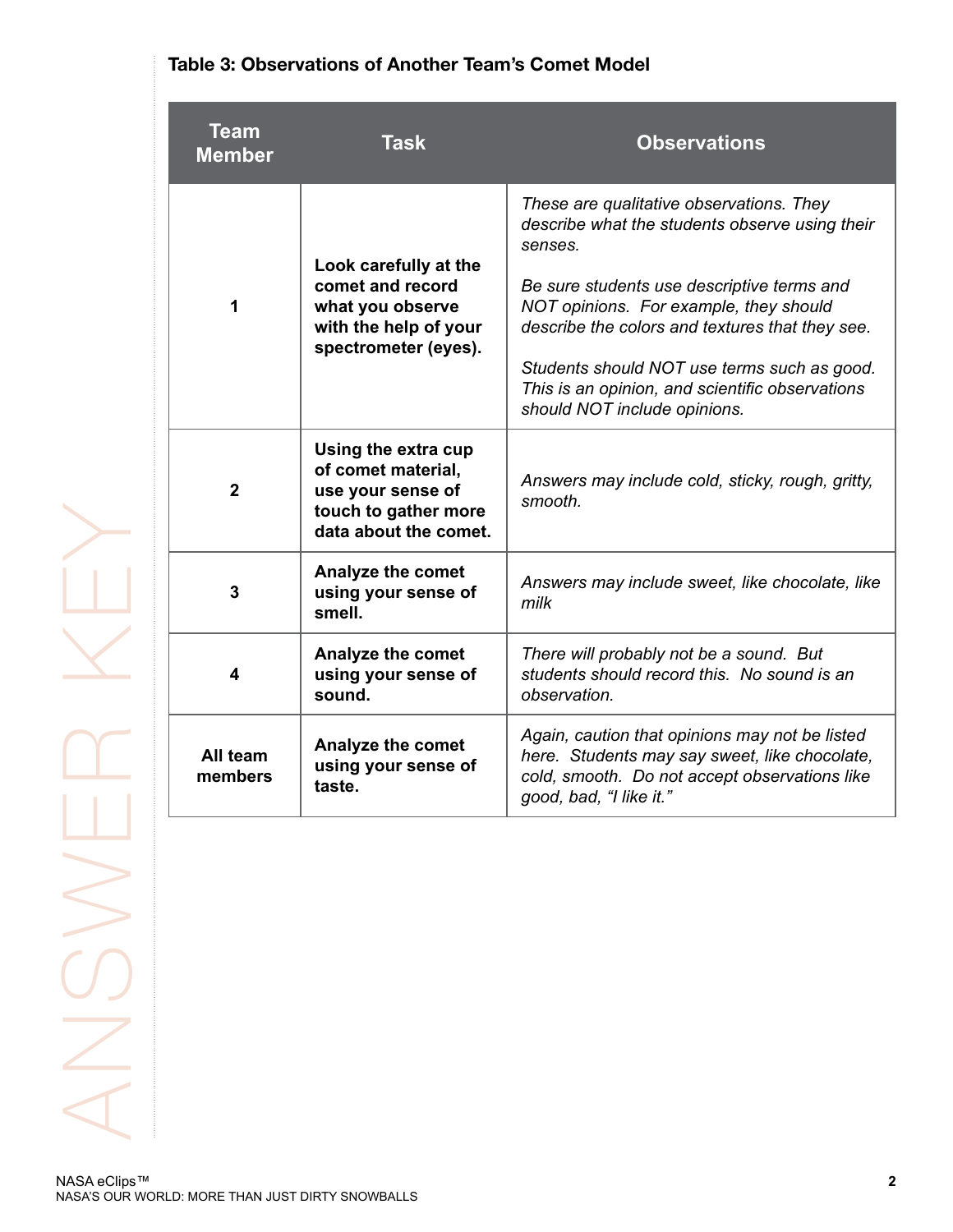4. As a team, identify the materials found in the model. Then decide what materials found in comets are represented by these materials. Compare your results with the team who created the comet model.

| <b>Materials in the Model</b>                    | <b>Materials in a Comet</b> |
|--------------------------------------------------|-----------------------------|
| crushed cookies or wafers                        | dirt, dust                  |
| candies that fizz                                | gases                       |
| gummy bears or candies that look<br>like animals | organic materials           |
| ice cream                                        | ice                         |

*Students compare their lists. Encourage them to discuss any differences.*

#### 5. What is a model?

*(A model represents something else. This model is made out of easy to find, inexpensive materials.)*

6. What can we learn from using a model like this to study comets? *(Besides learning about the parts of comets, this edible model shows how materials can change from a liquid to a solid.)*